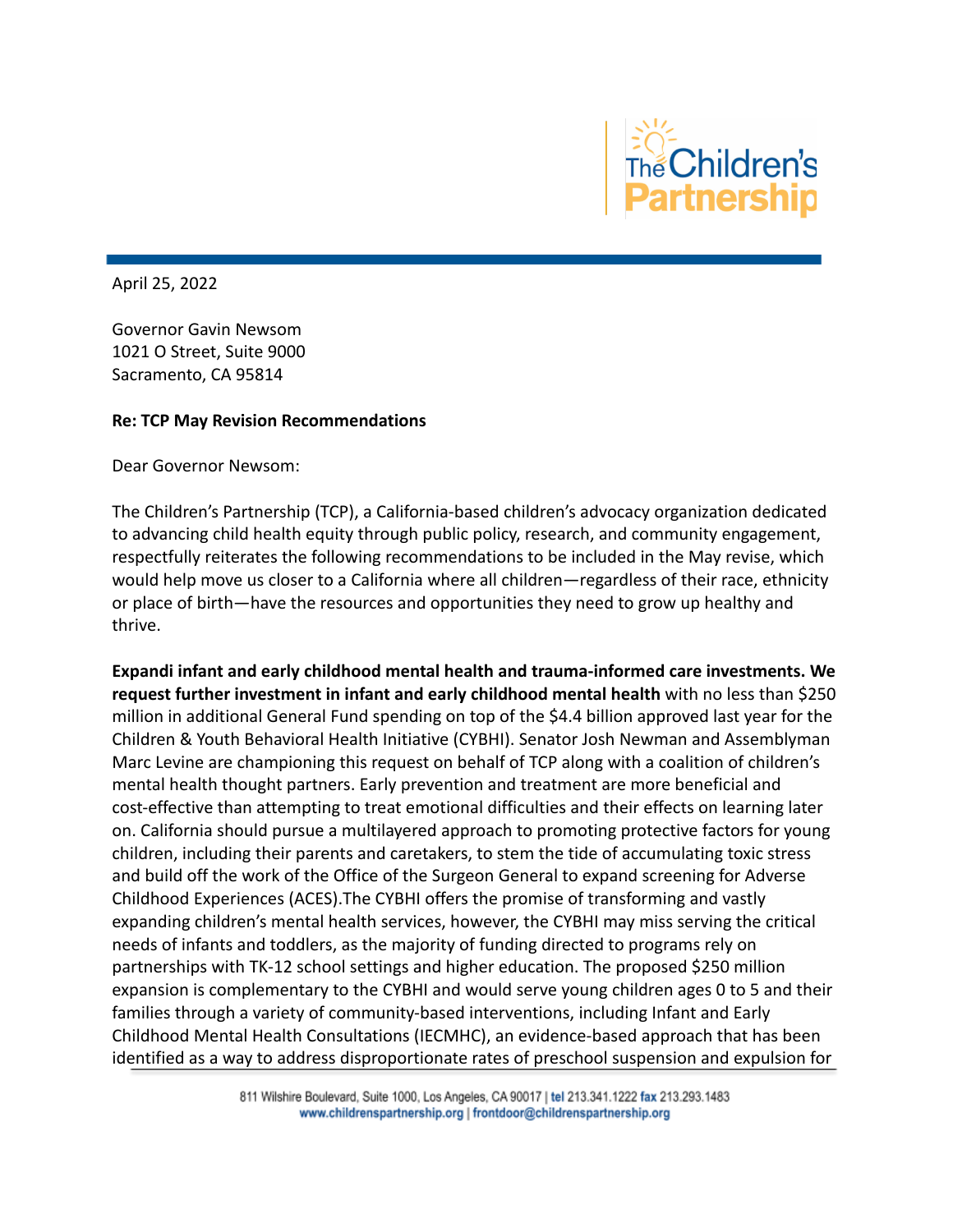Black children and children of color, and improve children's social-emotional wellbeing. The expanded investments would also support childhood provider training and capacity building so that the spectrum of professionals serving young children and their families can respond to and address the socioemotional and behavioral health needs of young children, setting them up for greater well-being as they grow.

**Provide multi-year continuous Medi-Cal coverage for children ages 0-5.** We request the provision of multi-year continuity of Medi-Cal coverage for children 0-5 within the 2022-23 Budget Act for the 2022-23 budget year and ongoing. Cost for this policy change is estimated to be \$10 million General Fund in the budget year, and upon full implementation, an annual General Fund cost of \$20 million. Assemblywoman Blanca Rubio is championing this budget request as well as authoring AB 2402 to advance this policy. Continuous coverage will improve health outcomes while addressing the disproportionate impact of the COVID-19 pandemic on communities of color by removing barriers to enrollment for families and helping California more effectively respond to Medi-Cal's historically low preventive care rates for children, which the pandemic has further exacerbated. Stable coverage is particularly critical for young children when frequent well-child care is most important for healthy early childhood development. With Medi-Cal serving mostly children of color, avoiding gaps in coverage can set children of color off on a healthy start in life, ensuring early identification of social needs and addressing them in a timely manner.

**Fund child health training for community health workers.** We request additional funding for CHW/Ps to be recruited, trained and certified in child health and development in order to address access and equity gaps in children's preventive services and invest upstream to prevent health inequities from occurring later in life. With the inclusion of Community Health Workers and Promotores (CHW/P) as a Medi-Cal benefit in the proposed State Plan Amendment (SPA), we look forward to working with the administration to create a dedicated community health worker benefit that is available to all children enrolled in Medi-Cal and works to meet children's unique needs. We are excited about the Governor's additional budget investments to recruit, train and certify 25,000 new community health workers by 2025 in climate health, homelessness and dementia to meet the goal of a more ethnically and culturally inclusive workforce by 2025. However, with Medi-Cal serving nearly 4 in 10 children, child health and development must also be a specific area in which CHW/Ps are trained and recruited. This would position California to maximize current investments and initiatives for the advancement of child health equity, including proposed policies that integrate CHW/Ps into child health within the proposed CHW preventive services State Plan Amendment, the [Children and Youth](https://www.chhs.ca.gov/home/children-and-youth-behavioral-health-initiative/) [Behavioral Initiative](https://www.chhs.ca.gov/home/children-and-youth-behavioral-health-initiative/) and Medi-Cal's strategy to support [health and opportunity for children and](https://www.dhcs.ca.gov/Documents/DHCS-Medi-Cal%27s-Strategy-to-Support-Health-and-Opportunity-for-Children-and-Families.pdf) [families.](https://www.dhcs.ca.gov/Documents/DHCS-Medi-Cal%27s-Strategy-to-Support-Health-and-Opportunity-for-Children-and-Families.pdf)

**Maintain the critical quality assurance and education functions of the Child Health and Disability Prevention Program (CHDP).** The CHDP proposed sunset would leave a gap in pediatric care quality assurance and training functions that Medi-Cal managed care plans do not

> 811 Wilshire Boulevard, Suite 1000, Los Angeles, CA 90017 | tel 213.341.1222 fax 213.293.1483 www.childrenspartnership.org | frontdoor@childrenspartnership.org